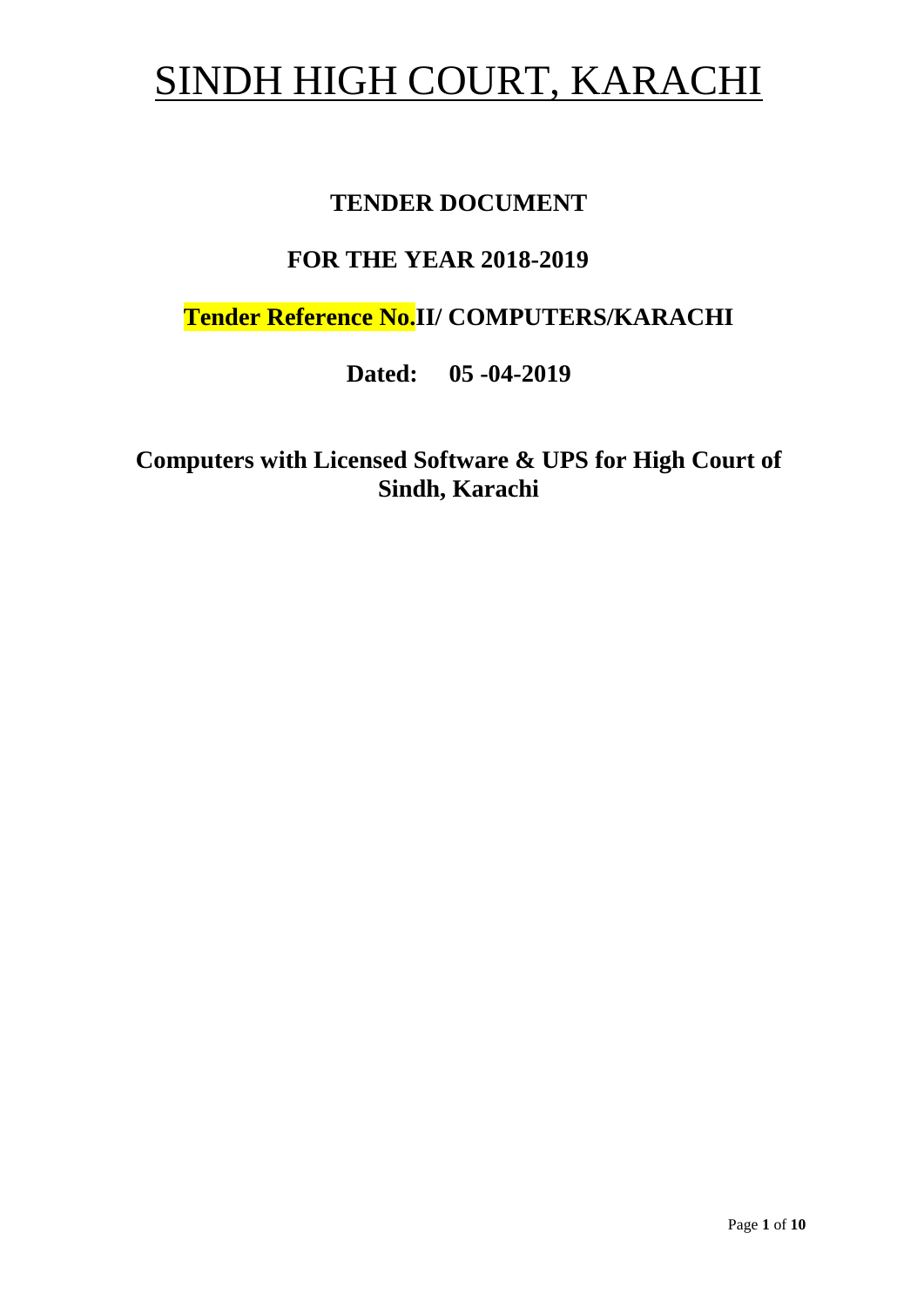## **Contents**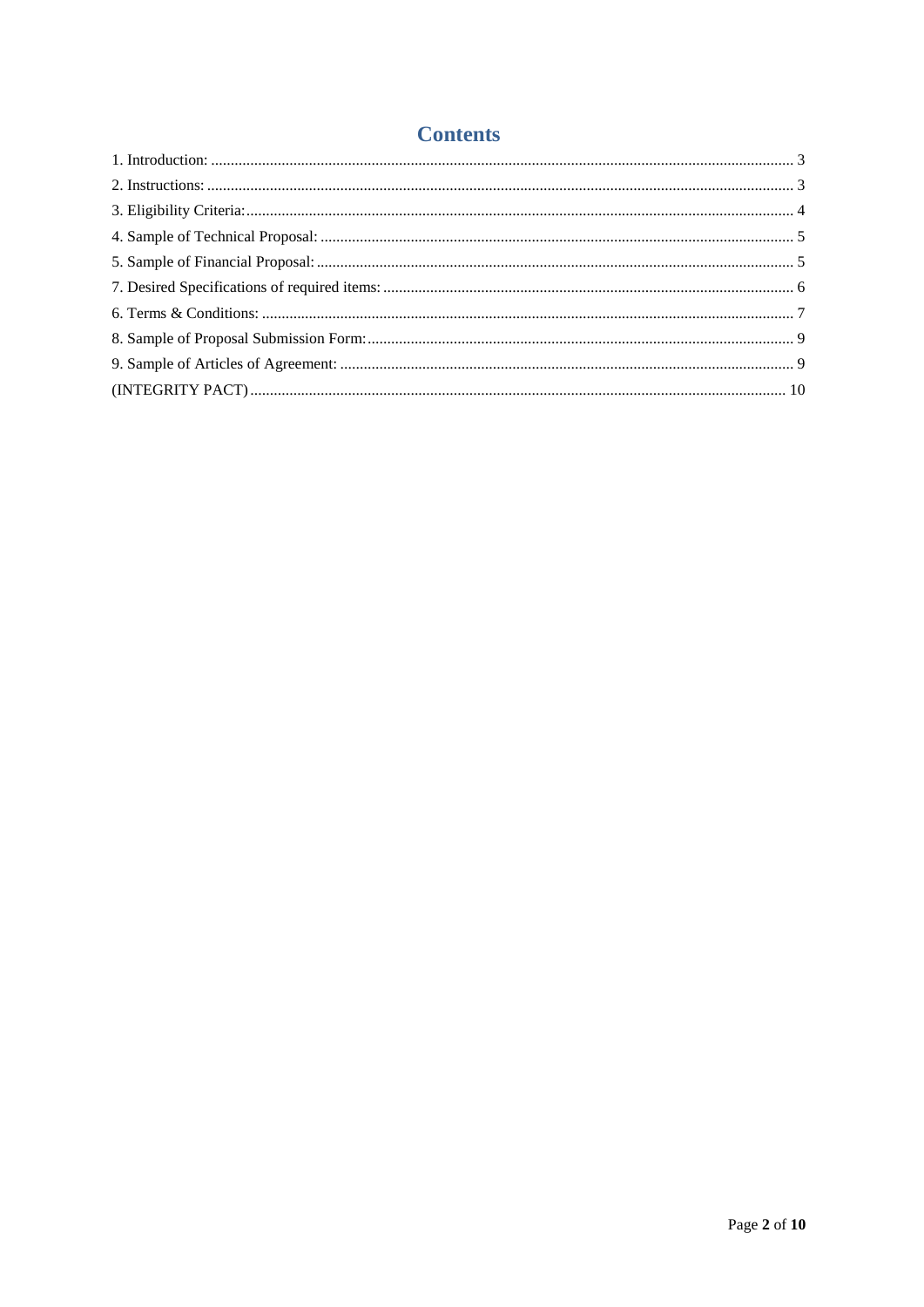## <span id="page-2-0"></span>**1. Introduction:**

#### Dear Tenderer:

The **SINDH HIGH COURT (SHC)** is the highest judicial institution of the province of [Sindh.](https://en.wikipedia.org/wiki/Sindh) We are interested to *computers with Licensed Software & UPS for High Court of Sindh, Karachi*, as per specifications mentioned in tender document, from your esteemed firm / agency.

#### <span id="page-2-1"></span>**2. Instructions:**

- (a) The Sindh High Court, Karachi (SHC) expects that aspirant service provider should furnish copies of all the required documents to ensure a transparent and genuine presentation.
- (b) Kindly do not leave any column/item blank. If you need more space please attach a paper & clearly mention item/column name or number etc. that referred the column/item of the Tender Form.
- (c) Tender document which includes full details of items and other terms  $\&$  conditions may be downloaded free of cost from [www.sindhhighcourt.gov.pk](http://www.sindhhighcourt.gov.pk/) and [www.spprasindh.gov.pk.](http://www.spprasindh.gov.pk/)
- (d) The last date to submit the Tender Document, separate technical  $\&$  financial proposals along with relevant documents in sealed envelopes is 23<sup>RD</sup> APRIL, 2019 AT 10:00 A.M in the Office of the Director General (Finance & Accounts), Sindh High Court, Karachi, as reflected in NIT.
- (e) **The technical proposals will be opened on the same day** in the presence of representatives who may care to attend as reflected in NIT.
- (f) Date and time of opening of **financial proposals** will be uploaded on the official websites of Sindh High Court.
- (g) **Bid Security of 2% of total amount** will be deposited along with Tender Document in shape of PAY ORDER / DEMAND DRAFT/ BANK GUARANTEE in the name of Registrar, Sindh High Court, Karachi.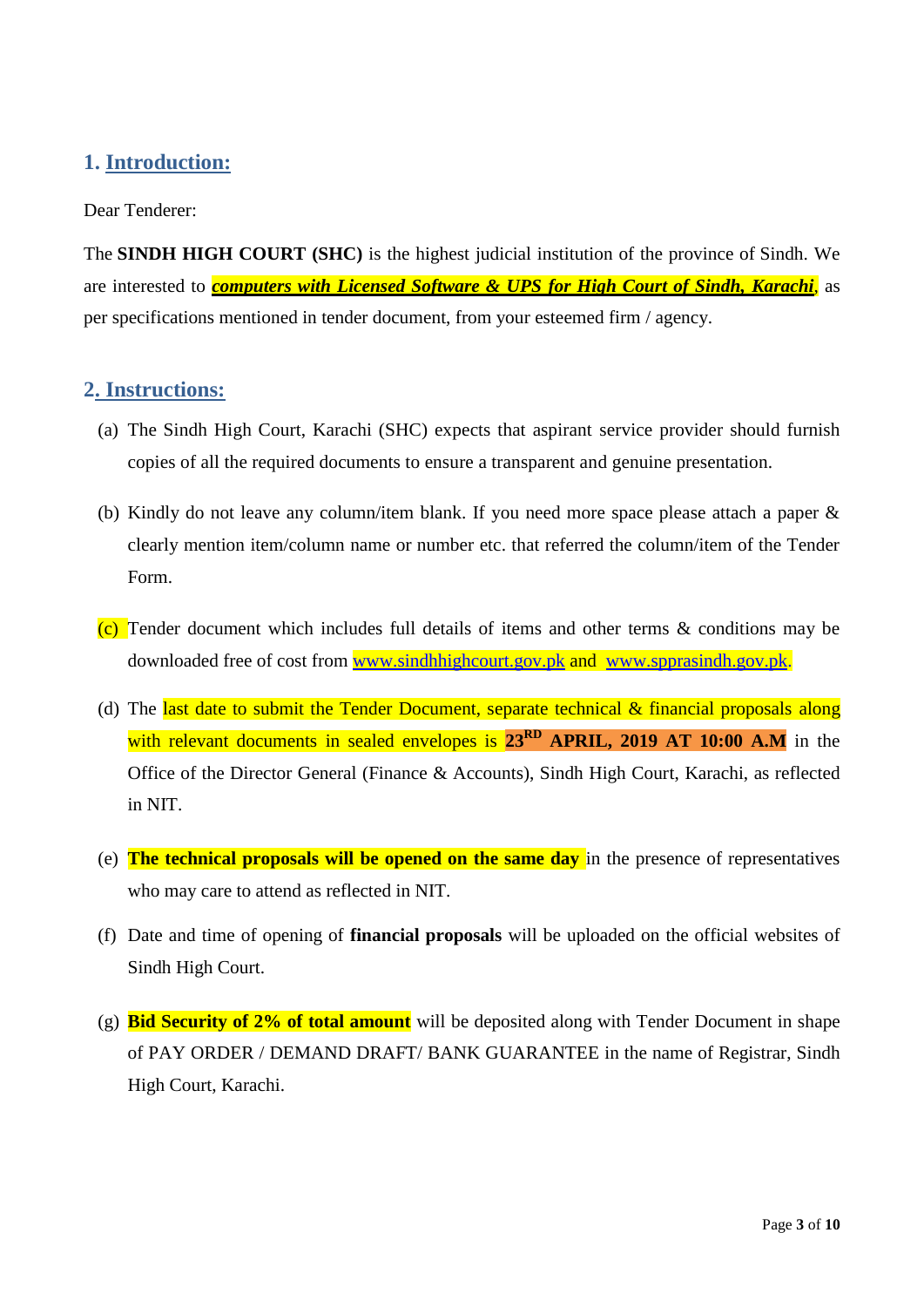## <span id="page-3-0"></span>**3. Eligibility Criteria:**

Following documents must be furnished in separate envelop before the opening of Technical Proposal.

| S.No.          | <b>Eligibility Criteria</b>                                          | Requirement |
|----------------|----------------------------------------------------------------------|-------------|
| $\mathbf{1}$   | Profile of company/firm along with copies of relevant documents      | Mandatory   |
| $\overline{2}$ | Copies of relevant Tax Registration Certificates.                    | Mandatory   |
| 3              | Copies of at least three (03) Purchase Orders of similar nature      | Mandatory   |
|                | during the last three years along with Completion Certificates for   |             |
|                | the work completed.                                                  |             |
| $\overline{4}$ | Undertaking on judicial stamp paper that firm has never been         | Mandatory   |
|                | blacklisted by any government semi government, autonomous and        |             |
|                | stated owned organization.                                           |             |
| 5              | Total Financial turnover of at least 9 million during the last three | Mandatory   |
|                | years. (financial statement or bank statement or both are required)  |             |

It is undertaken that all the above mentioned documents have been provided in the sequence as mentioned above. It is fully understood that in case of non-compliance of eligibility criteria, our technical proposal will not be evaluated and no liability would be incur against High Court of Sindh for rejection of tender.

| <b>Name</b>        |  |
|--------------------|--|
| <b>Designation</b> |  |
| <b>Signature</b>   |  |
| <b>Stamp</b>       |  |
|                    |  |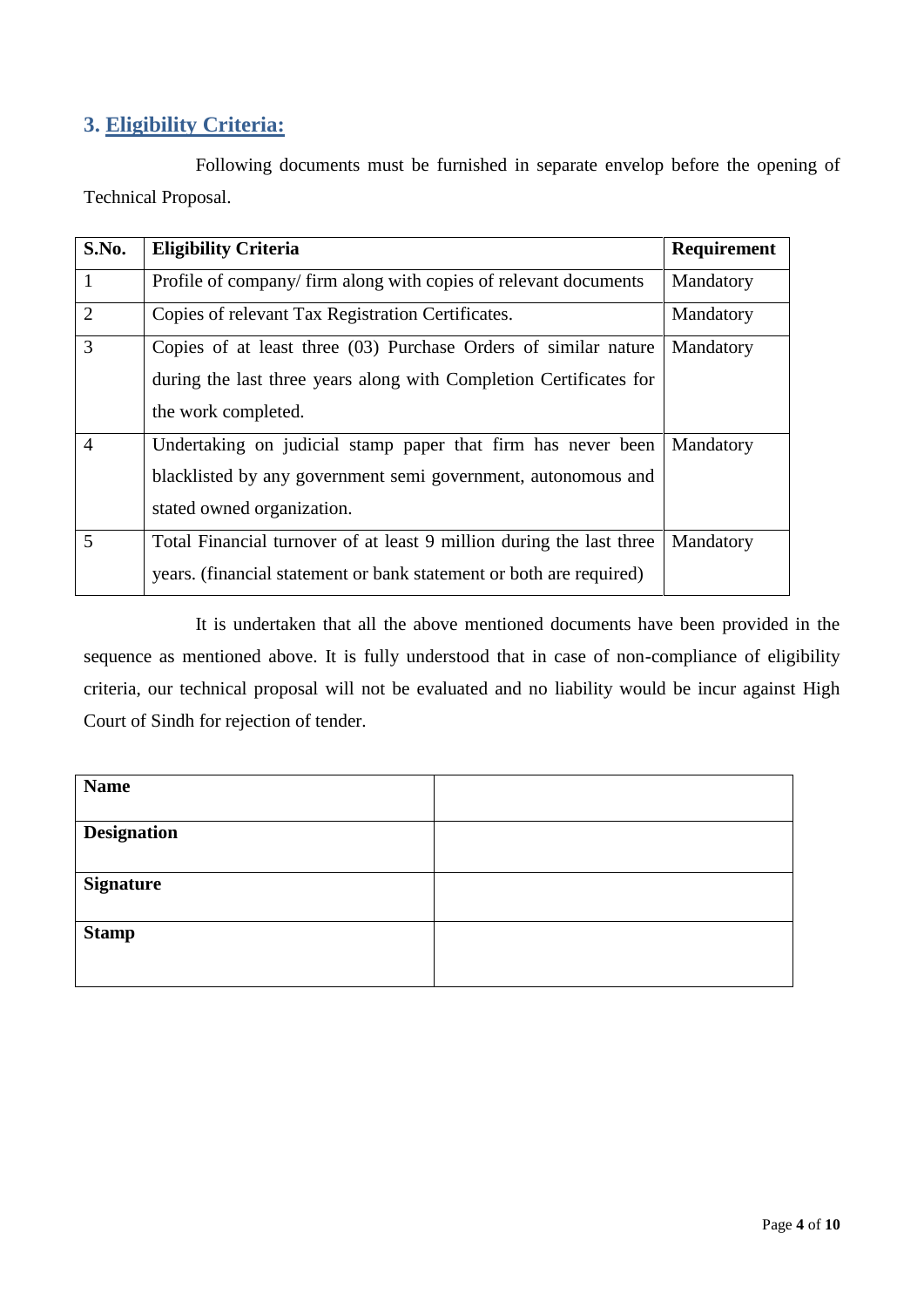## <span id="page-4-0"></span>**4. Sample of Technical Proposal:**

- 1. Technical Proposal must include complete technical specifications.
- 2. Technical Proposal should be sealed in separate envelope.
- 3. This is only format of Technical Proposal. Kindly do not write anything in the box below. *To be printed on the letter head of firm/supplier.*

#### **Stamp & Signature**

### <span id="page-4-1"></span>**5. Sample of Financial Proposal:**

- 1. Financial proposal should be sealed in separate envelope.
- 2. Rates should be mentioned in both figures & words.
- 3. Financial Proposal must be submitted on letter head of company/supplier.
- 4. This is only format of Financial Proposal. Kindly do not write anything in the box below. *To be printed on the letter head of firm/supplier.*

| <b>Description</b>              | <b>Unit Price (Rs)</b> | <b>Quantity (No)</b> | Amount (Rs.) |
|---------------------------------|------------------------|----------------------|--------------|
| Cost of Computer/CPU with       |                        |                      |              |
| <b>Licensed Software</b>        |                        |                      |              |
| Cost of Keyboard                |                        |                      |              |
| <b>Cost of Mouse</b>            |                        |                      |              |
| Cost of UPS                     |                        |                      |              |
| Other Cost (if any)             |                        |                      |              |
| <b>Total Cost in figure and</b> |                        |                      |              |
| words without GST &             |                        |                      |              |
| other taxes                     |                        |                      |              |

All government taxes will be applicable as per rules.

#### **Stamp & Signature**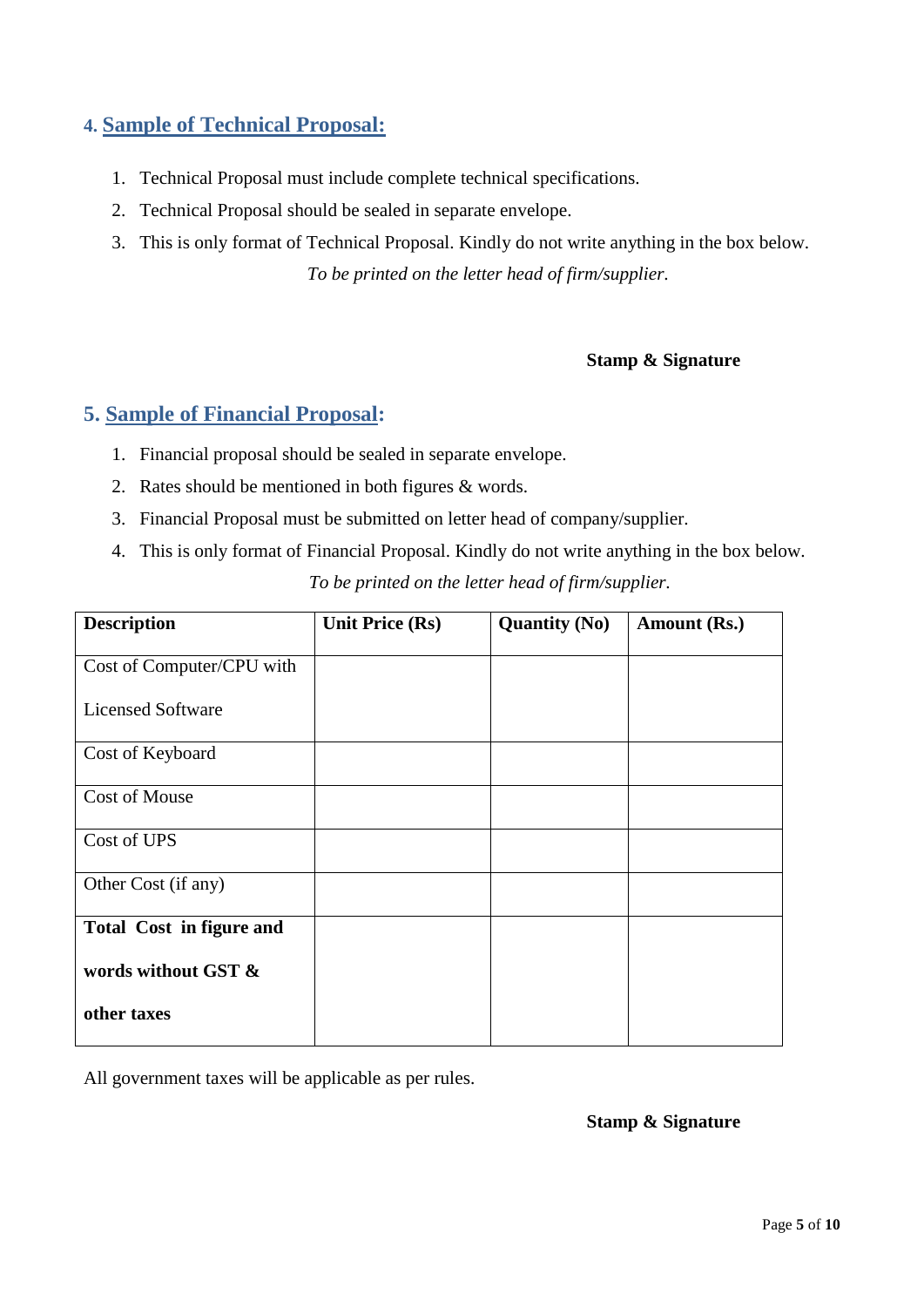## <span id="page-5-0"></span>**7. Desired Specifications of required items:**

#### **COMPUTER (with Licensed Software)**

**Branded, Business Series Desktop Computer preferably from the top International Brands having** 

- **TPM (Trusted Platform Module)**
- **MAL (Manufacturer Authorization Letter)**
- **Manufacturer/assembler and delivered party should not be of the same country.**

**Processor:** 8<sup>th</sup> Generation, Ci5-8500/3Ghz up to 4.1 GHz or higher **Chipset M/Board:** Intel Chipset H370 (or equivalent) that can support (a) Intel 8<sup>th</sup> Gen or higher Processors **(b)** RAM 32GB and **(c)** SSD 256 GB. **Casing:** Tower or Mini Tower **RAM** (installed)**:** 2 x 4GB DDR4 **(Total 8GB) Hard Drive** (installed) **:** 500GB SATA (7200 rpm) or higher **Optical Drive:** DVD R-W **Connectivity:** LAN 10/100/1000, **Power Supply:** 180 w or higher **Keyboard & Mouse:** (Manufacturer's brand) **Operating System:** Pre-installed, Microsoft Windows 10 Professional 64Bit **Warranty:** 3 years Manufacturer's Comprehensive warranty (with parts, labour & onsite)

### **UPS FOR DESKTOP COMPUTER**

**UPS**: 600/700 VA (preferably branded) **Circuitry Warranty** = min2 Years **UPS Battery Warranty**= min 1 Year along with all necessary cables

| <b>Item</b>                              | Quantity |
|------------------------------------------|----------|
| Desktop Computers with Licensed Software | 60       |
| Keyboard                                 | 60       |
| Mouse                                    | 60       |
| UPS Back up 30 Minutes                   | 60       |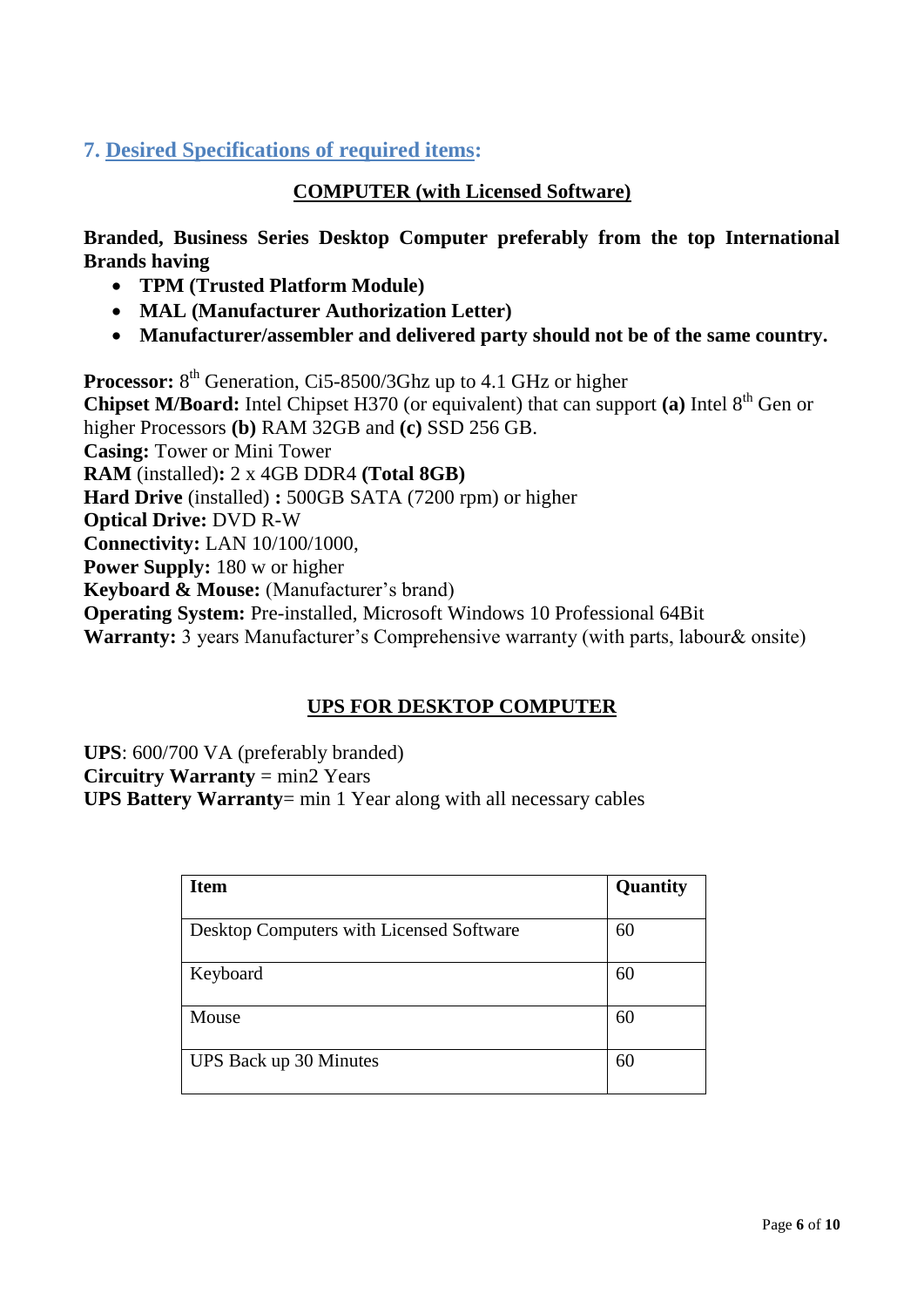## <span id="page-6-0"></span>**6. Terms & Conditions:**

- 1. Tender document which includes full details of items and other terms & conditions can be downloaded free of cost from [www.sindhhighcourt.gov.pk](http://www.sindhhighcourt.gov.pk/) and [www.spprasindh.gov.pk.](http://www.spprasindh.gov.pk/)
- 2. Single Stage-Two Envelope method will be adopted for bidding process as per rules.
- 3. Company Profile along with relevant documents be attached with this document.
- 4. Bid(s) shall be in Pak rupees only. All government taxes will be applicable as per rules.
- 5. The bidder should quote its rates clearly, in the Financial Proposal in both figures and words.
- 6. No advance payment shall be made against the supply of equipment/ items mentioned in this bidding document.
- 7. Sindh High Court reserves the rights to cancel the tender, accept or reject any tender as per rules.
- 8. The contract shall be terminated in case of violation of terms and conditions by the contractors.
- 9. All bids must be accompanied by an earnest money/ security of 2% of total amount. The bid security of unsuccessful bidder will be released by SHC after award of work or after expiry of bid validity period as per rules whereas the bid security money of successful bidder will be released after supplying of items/submission of performance security.
- 10.In case of any difference or dispute arises between the parties, the same shall be dealt with as per rules.
- 11.All rules, regulations and policies will be governed in accordance to the SPPRA.
- 12.General Sales Tax will be paid on applicable items only by the company/firm/agency.
- 13.SHC reserve the right to accept or reject any or all tender(s) or terminate proceedings at any stage in accordance to the rules & regulations framed by SPPRA. SHC, also reserve the right to issue Purchase Order for any single item to different lowest responsive bidders or issue Purchase Order for all the items to any lowest responsive bidder.
- 14. The contractor/ supplier will be liable for any mistakes in calculation of price/ rate and amount and shall be liable to suffer the loss arises at any stage of contract, due to mistakes in calculation or tax rates.
- 15.All Government taxes (including Income tax and stamp duty), levies and charges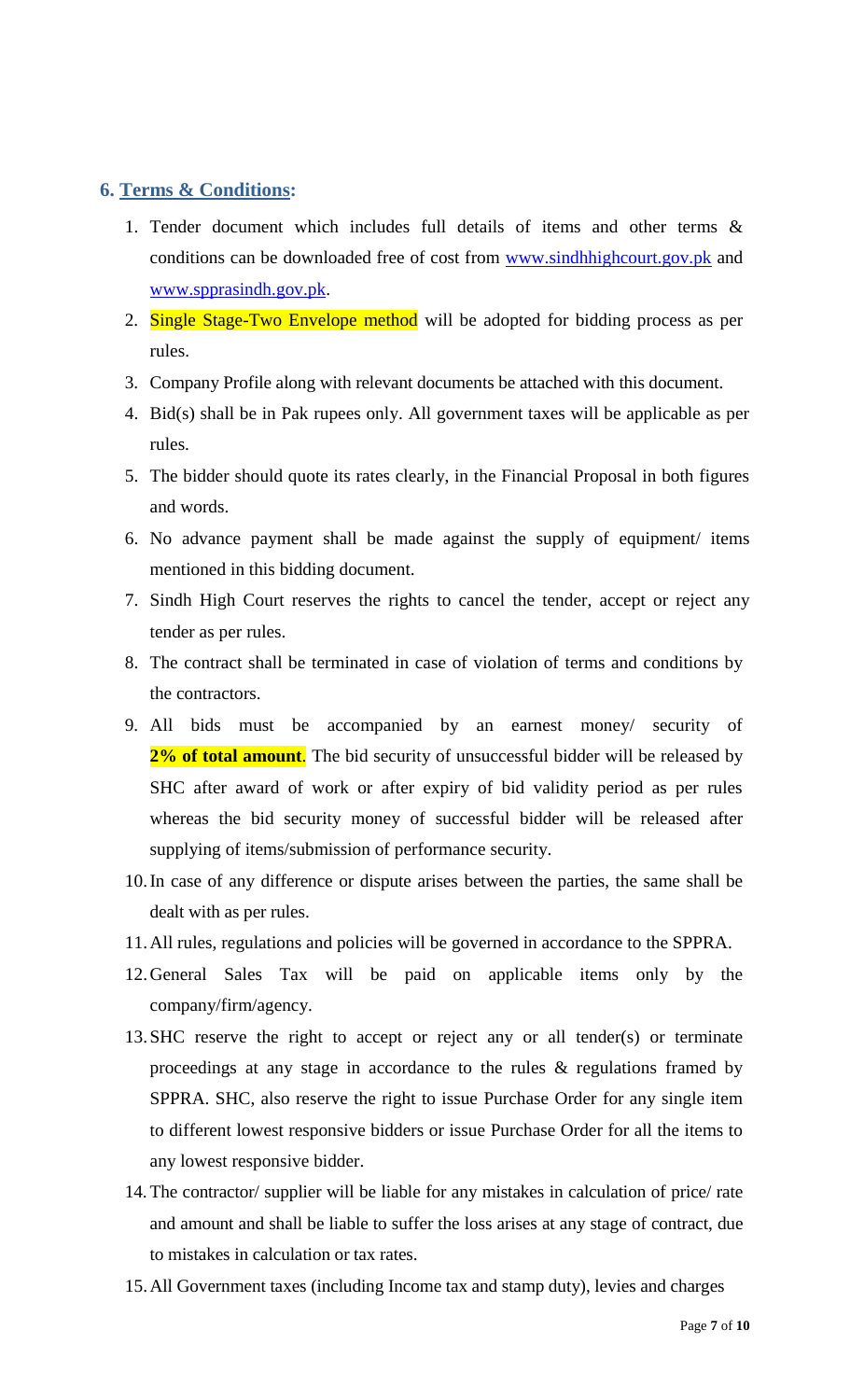will be charged as per applicable rates / Work Order.

- 16. The contractor shall pay all the cost for preparation of legal documents of contract.
- 17.SSPRA Rules will be followed for all other terms and conditions not specified/ mentioned/ ambiguous in this tender document. Kindly read SPPRA Rules for further details.

It is hereby certified that the terms and conditions have been read, agreed upon and signed.

| M/s.                              |  |
|-----------------------------------|--|
| <b>Year of Establishment</b>      |  |
| <b>Name of contact Person</b>     |  |
|                                   |  |
| <b>Address</b>                    |  |
|                                   |  |
| <b>Sales Tax Registration No.</b> |  |
| <b>National Tax No.</b>           |  |
| Mobile No.                        |  |
| <b>Telephone No.</b>              |  |
| Fax No.                           |  |
| E-mail                            |  |

**Stamp & Signature**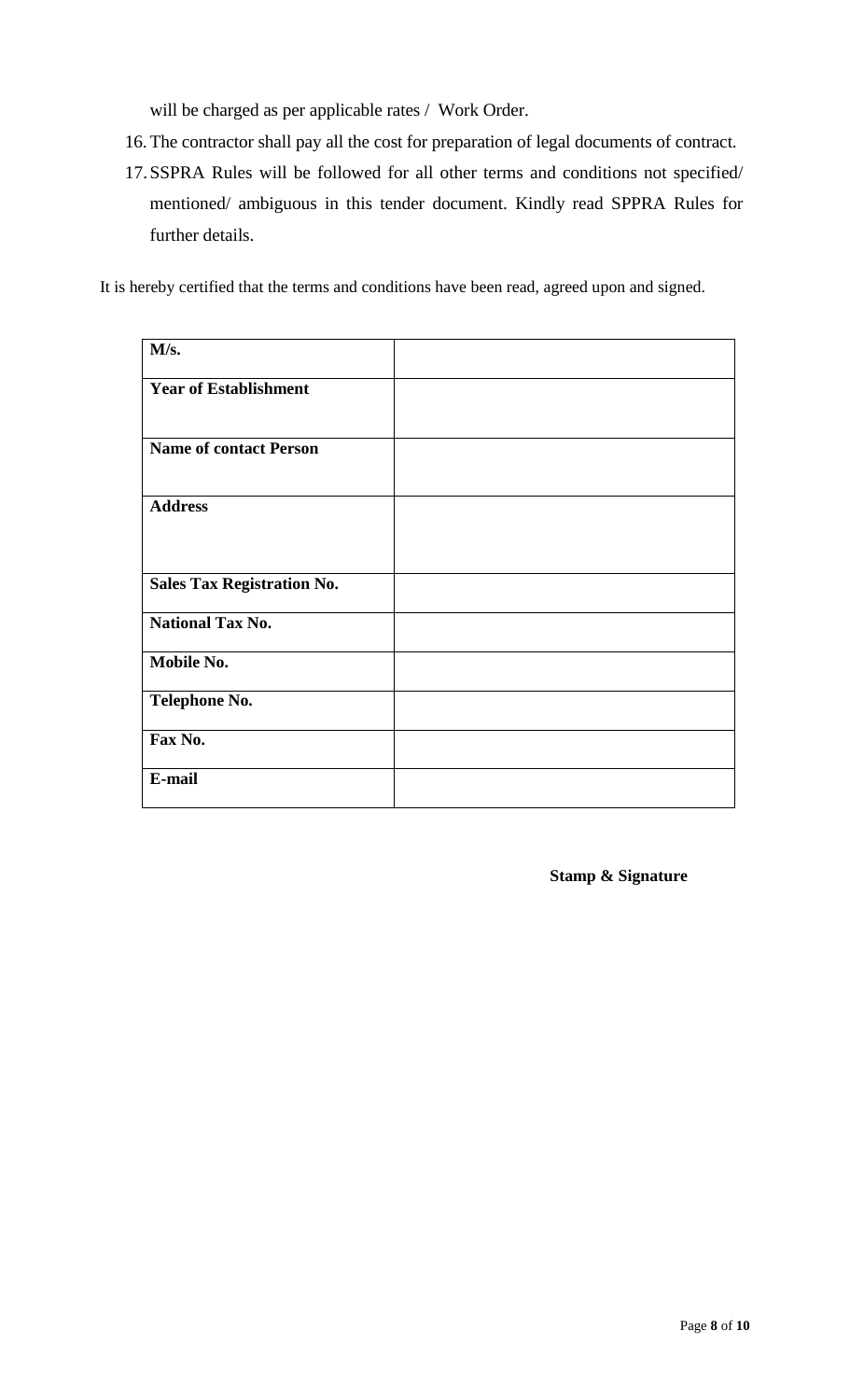## <span id="page-8-0"></span>**8. Sample of Proposal Submission Form:**

*To be printed on the letter head of firm.*

Tender Reference No Dated

Name of Contract:

The Learned Registrar, Sindh High Court, Karachi.

Dear Sir,

We, the undersigned, offer to provide our services for " z, as a Bid, sealed in an envelope.

We understand you are not bound to accept any Proposal you receive and reserves the right to accept or reject any offer and to annul the bidding process and reject all proposals without assigning any reason or having to owe any explanation whatsoever.

<span id="page-8-1"></span>The decision of the Hon"ble Purchase Committee shall be final and cannot be challenged on any ground at any forum and Sindh High Court will not be liable for any loss or damage to any party.

Sincerely,

**Name Designation, Name of Company**

## **9. Sample of Articles of Agreement:**

This Agreement made this \_\_\_\_\_\_\_\_\_\_ day of \_\_\_\_\_\_\_\_ 2019, by and between the Project Director, Sindh High Court, Karachi, Sindh, including his successors in office and Assignees / Agents, acting through the learned Registrar, hereinafter called the "**SHC**", of the one part,

And  $M/s$  at  $M/s$  at  $M/s$  at  $M/s$  at  $M$ \_\_\_\_\_\_\_\_\_\_\_\_\_\_\_\_\_\_\_\_\_\_\_\_\_\_\_\_\_\_\_\_\_\_\_\_\_, hereinafter called the "**Contractor**" which expression shall include their successors, legal representatives of the second part.

Whereas the **SHC** requires supply of **\_\_\_\_\_\_\_\_\_\_\_\_\_\_\_\_\_\_\_\_\_\_\_\_\_\_\_\_\_\_** and whereas the **Contractor** has agreed to supply, the said items valued at **Rs.\_\_\_\_\_\_\_\_\_\_\_\_\_** and words (\_\_\_\_\_\_\_\_\_\_\_\_\_\_\_\_\_\_\_\_\_\_\_\_\_\_\_\_\_\_\_\_\_\_\_\_\_\_\_) as per Purchase Orders, subject to the terms and conditions set forth, hereinafter, which have been accepted by the **Contractor**.

#### **Now this Agreement witnesses as follows:**

- 1. In this agreement words and expressions shall have the same meanings as are respectively assigned to them in the **Conditions of Contract** hereinafter referred to.
- 2. The following documents which, for the purpose of identification, have been signed by \_\_\_\_\_\_\_\_\_\_\_\_\_\_\_\_\_\_\_\_\_\_\_\_\_\_ on behalf of the **Contractor,** and by the learned Registrar on behalf of the **SHC**, all of (name and designation of the authorized person) Which shall be deemed to form and be read and construed as a part of this **Agreement**  viz.